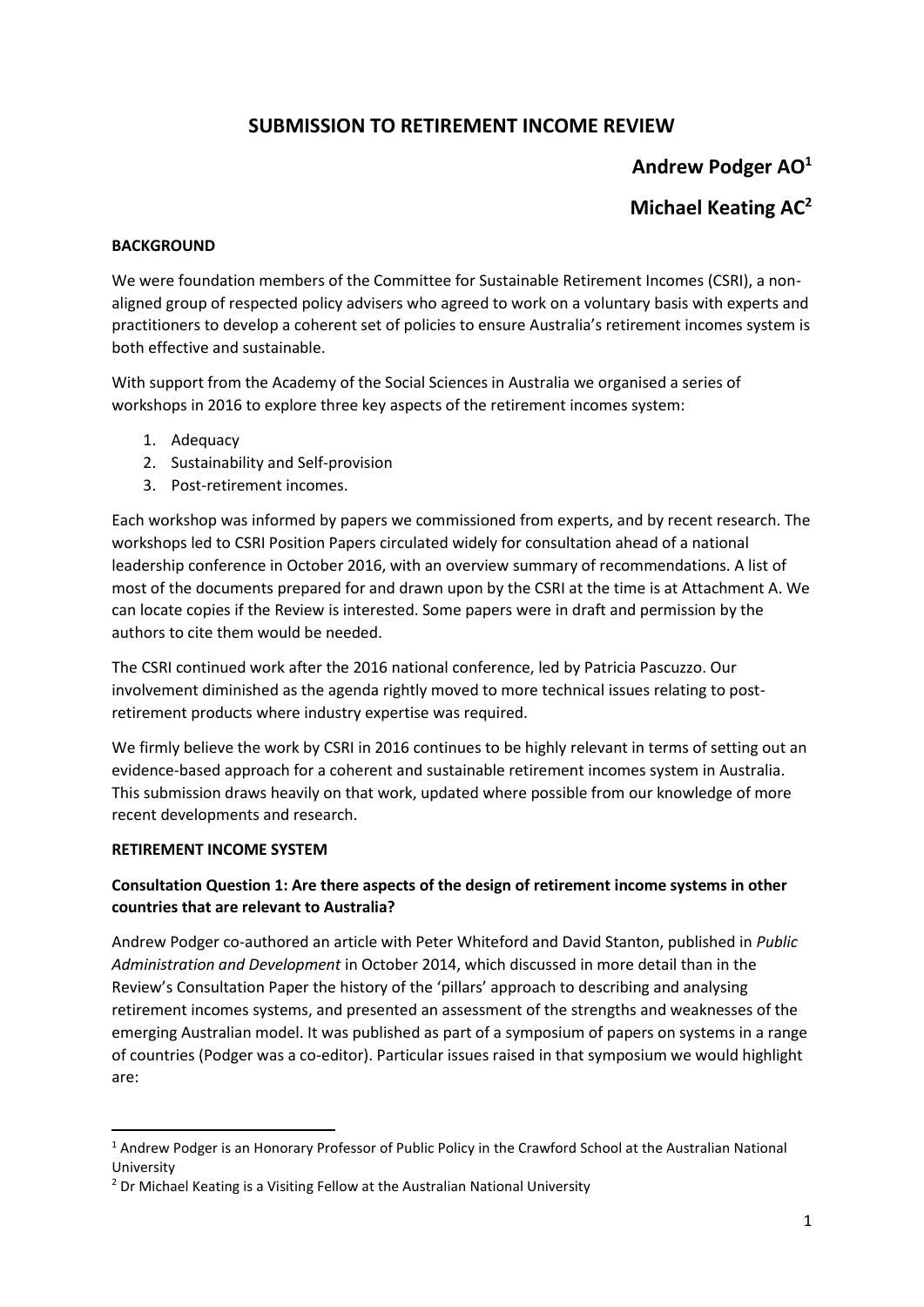- The importance of the Foundation Pillar (Pillar 1 in the Review's description of pillars), to protect people from poverty in old age;
- The underlying risks for all retirement income systems whatever their mix of pillars, and the importance of managing these carefully to achieve adequacy, security and sustainability (including inter-generational equity);
- The challenge for governments whose systems rely heavily on social insurance (not included in the Review's pillars) to manage demographic changes and associated financial risks and inter-generational equity;
- The challenge for systems relying more heavily on defined contributions (pillars 2 and 3 in the Review's description) to help individuals to manage the risks they bear, including market and longevity risks, and to understand the complexities involved.

Around the developed world there is increasing emphasis on defined contribution schemes, either mandated or voluntary (pillars 2 and 3), complementing their social insurance schemes, in part aimed at facilitating measures to reduce the financial pressures on those schemes (for example raising eligibility ages).

Around the developing world, there is increasing emphasis on Foundation Pillar (or pillar 1) schemes to alleviate poverty.

Arguably, these international tends point towards the emerging Australian approach, but we have yet to ensure individuals under our approach are able to manage the risks they bear under that approach.

# **PURPOSE OF THE SYSTEM AND ROLE OF THE PILLARS**

**Consultation Questions:**

- **2. Is the objective of the Australian retirement income system well understood within the community? What evidence is there to support this?**
- **3. In what areas of the retirement income system is there a need to improve understanding of its operation?**
- **4. What are the respective roles of the Government, the private sector, and individuals in enabling older Australians to achieve adequate retirement incomes?**
- **5. What should each pillar seek to deliver and for whom?**
- **6. What are the trade-offs between the pillars and how should the appropriate balance between the role of each pillar in the system be determined?**

The CSRI favoured the following objective which is broader than the one outlined in the Consultation Paper:

'To provide adequate income through all the years of retirement for all Australians in a sustainable way'.

The articulation of the objective in the Consultation Paper is very similar, though the CSRI formulation incorporates the idea of *security* ('all the years of retirement') as well as adequacy. That idea in our view needs more emphasis both in expression and in practice.

Our strong impression is that important aspects of the objective are not widely understood:

 Most significantly, accumulated superannuation savings from pillars 2 and 3 are not widely considered in terms of the retirement income streams they can fund;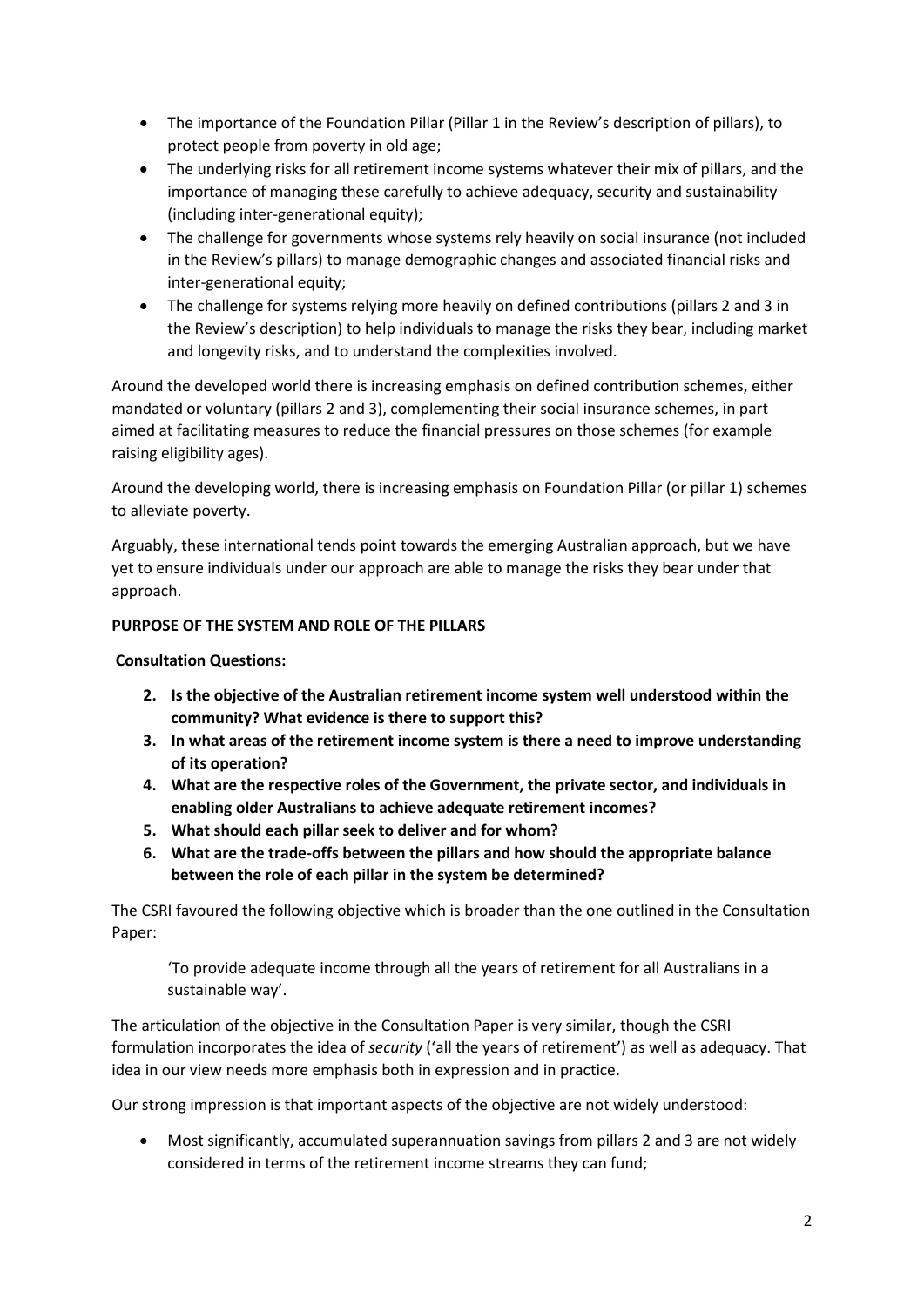- Accordingly, there is little understanding of 'adequacy', relating accumulated assets to preretirement incomes and living standards;
- There is a lack of understanding of longevity risk and how to manage it (highlighted by the Financial Systems Inquiry), few people appreciating that efficient management of longevity risk requires pooling in one way or another;
- Even Government seems not to think of assets in terms of the income streams they can deliver, over-stating the 'value' of superannuation accounts (e.g. setting the assets test cutout point well below the income test cut-out point in these terms).

It is essential, in our view, to change the language surrounding our retirement income system, as well as to ensue appropriate products are readily available. Regular reporting by funds of members' accumulated assets should include expected retirement income streams based upon reporting standards set by regulation (e.g. current accumulation plus contributions at current rates, continuing to preservation or age pension age, directed into a CPI-indexed annuity, as a percentage of current earnings (escalated by wages)).

It is also important to address the complexity of the system, presenting all three pillars in terms of secure retirement income streams, and simplifying the means test (and offering tools to help people to model their likely age pension entitlement).

We suggest the following clarification of the respective roles of the Government, the private sector and individuals:

- The Government should fund and deliver means-tested age pensions, sufficient to protect older Australian against poverty; mandate contributions sufficient for adequate levels of income maintenance for those on incomes up to about the median or a little more; and regulate industry to ensure appropriate prudential standards and guide individuals towards savings and retirement income products suited to their general circumstances, helping them to manage the risks they bear;
- The private sector should manage individuals' savings according to the properly informed choices individuals make, and to regulatory requirements;
- Individuals should be responsible for savings beyond the mandated level to achieve their desired (adequate) retirement income; have choice regarding investment and postretirement consumption of their savings, but with full information and governmentmandated guidance.

We understand that surveys by a number of major funds reveal that the vast majority of people want clear guidance, particularly in the pensions phase, and do not necessarily value the range of choices the system offers them, for fear of mismanaging the risks. They may have some general preferences (e.g. a balance between a regular, secure income stream, capital for early major consumption, savings for security against possible future needs such as residential aged care, and assets for bequests), but do not enjoy exercising more detailed choices.

We suggest the respective roles of the three pillars should be:

- Pillar 1: to protect older Australians from poverty, ensuring at least a modest standard of living relative to community standards, particularly amongst those unable to accumulate savings under pillars 2 and 3 (especially those unable to save for their own home);]
- Pillar 2: to ensure, with any age pension entitlement, an adequate retirement income relative to their pre-retirement standard of living, for those earning up to around median earnings or a little more;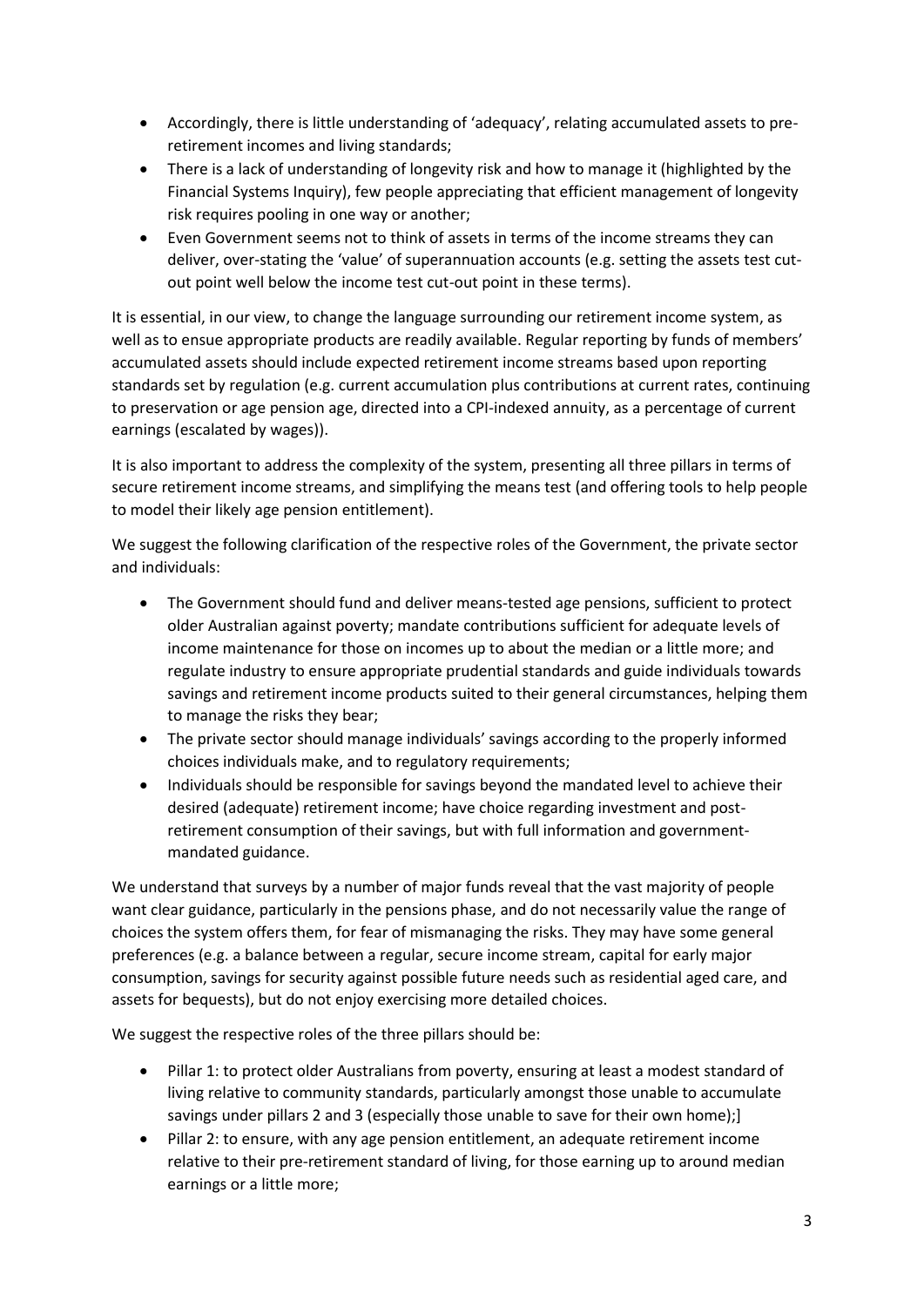- Pillar 3 superannuation: to facilitate the capacity of those with above median earnings, and those with broken employment, to achieve adequate retirement incomes by supplementing pillar 2 savings;
- Pillar 3 housing: to provide security of shelter, to limit housing costs in old age (reducing the call on their retirement income), to provide security against possible future aged care needs, and to comprise the main source of bequests (though few appreciate the actual value of the bequest involved).

Housing should be able also to finance additional income streams. The obvious way for a retiree to use their house to generate additional cash is to borrow against the house asset i.e. to increase any existing mortgage or to take out a reverse mortgage. The other way would be to downsize and replace the existing dwelling with something cheaper, which would then generate a cash surplus. However, both these ways of accessing additional cash result in a lump sum and there are few products available in which people can then invest to generate a continuing income stream available for the remainder of their lives.

A key trade-off is between pillar 1 and pillars 2 and 3. When pillar 2 was first introduced, the Keating Government saw it mainly as supplementing, not replacing, the age pension, enhancing the retirement incomes of most Australians. Some offset in age pension costs was expected, but until well after 2000, the expectation was that around 80% of Australians of age pension age would continue to be eligible for some age pension. In fact however, there has been a very considerable downward trend in age pension coverage (as shown in Figure 5), with the likelihood in the not-toodistant future of no more than 60% being eligible for some pension, and around 30% only on the maximum rate.

The optimal means test arrangement is not clear (see further below). There would be some advantage from a universal age pension, in terms of simplicity and integration with superannuation, but the cost would be very high. We assume there is no political support for that option. But the means test should provide some reward for working and saving, including from mandated saving. While there is little evidence of the income test having a significant effect on work incentives, there is reason for concern that the assets test taper now leads to lower retirement incomes from increased savings over a wide range of accumulated assets (unless the savings are directed to nonassessable assets).

This raises the question of the relationship between housing assets (in pillar 3) and the pension (pillar 1). Home ownership has a number of benefits for the aged as outlined above, and should complement pillars 1 and 2 (and voluntary superannuation in pillar 3), but beyond some quite high threshold there is a strong case for including the housing assets involved in the means test.

#### **THE CHANGING AUSTRALIAN LANDSCAPE**

**Consultation Question 7: What are the main impacts of demographic, labour market and home ownership trends? To what extent is the system responsive to these trends? Are there additional trends the Review should consider?**

For the most part, the Australian system is well placed for handling demographic change. We do not favour automatic adjustment of the age pension age, but suggest five-yearly reviews in the context of the Inter-Generational Reports. Such reviews could take into account not only shifts in the dependency ratios (population above age pension age and below 18 years divided by the working age population), but also any evidence of varying abilities to continue working, appropriate support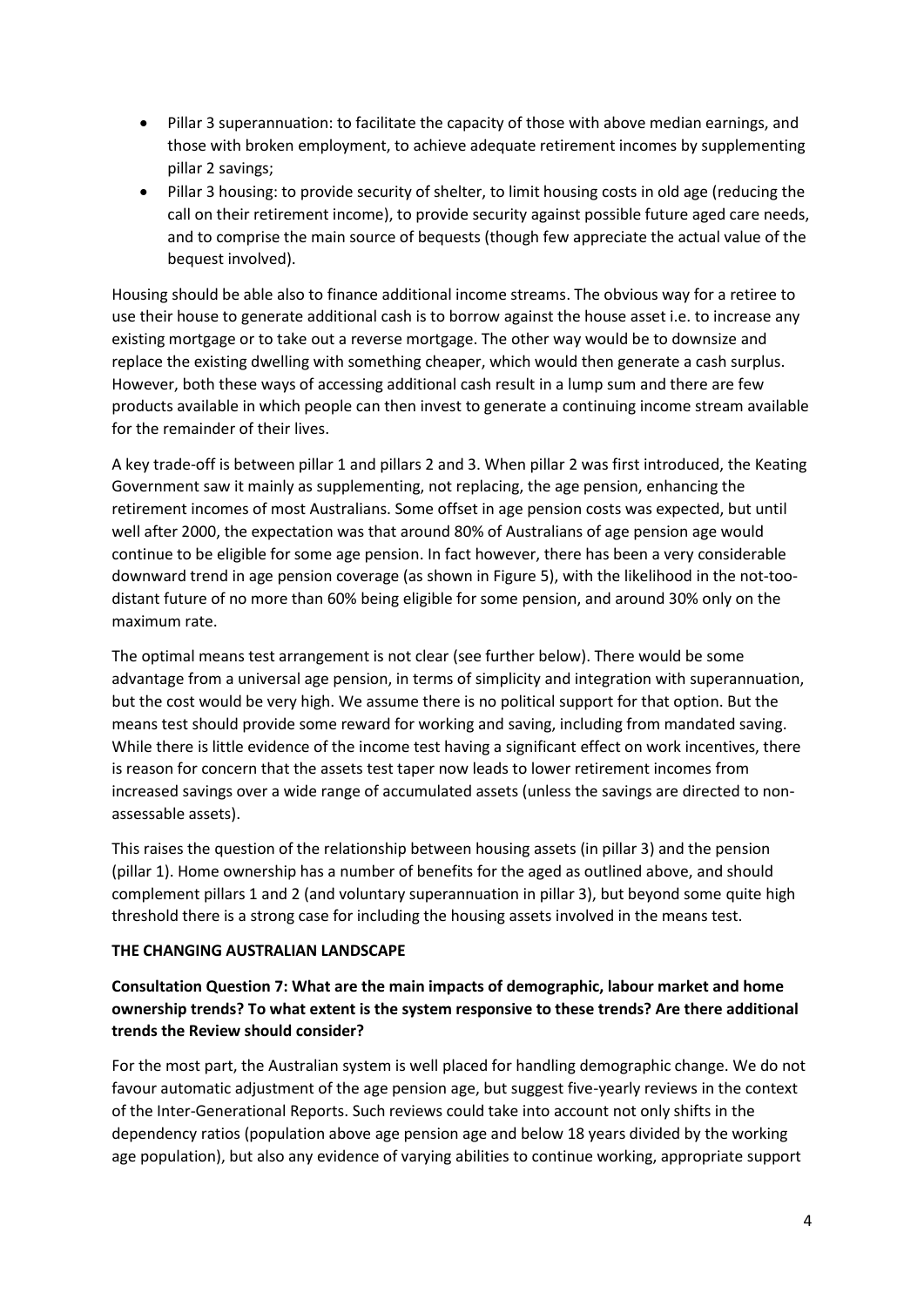for those not able to continue working, and whether any improvements in per capita GDP might be directed to some increase in years in retirement.

It would also be worthwhile linking the superannuation preservation age to the age pension age (say, five years lower than the age pension age).

The downward trend in home ownership seems likely to flow on to the elderly (though recent projections by Grattan and others may exaggerate the trend if a significant component is delayed access to mortgages, or if in future mature age renters start using bequests from deceased parents to purchase homes). This trend adds weight to the case for greater assistance for low income renters, and for more equitable treatment of renters with home owners under the assets test.

We do not see any particular issue with the apparent trend towards higher mortgages amongst owners at old age, as they still have the balance as an asset.

Trends in the labour market suggesting greater variability in working hours and forms of working add weight to allowing people to 'catch-up' superannuation savings through pillar 3. The current concessional cap for contributions (\$25,000) perhaps should be increased, at least for those with low levels of accumulated savings (relative to their current incomes). There is also a case for lowering the threshold below which the SG contribution is not mandated, though this threshold has not been adjusted for some years now.

Trends in the economy present potential problems, particularly regarding the price of indexed annuities (and related products) given the regulators' prudential requirements and indications that real rates of return will remain lower than in the past. As a result, the price of products offering longevity risk protection may remain very high, higher than most retirees consider value for money. Accordingly, proposed Comprehensive Income Products for Retirement (CIPRs) involving longevity risk protection may not be attractive to many in practice despite the in-principle benefits of much greater use of them. Perhaps there are still market failures to address in this area, and a case for the Government to sell indexes annuities at a price set by the Government Actuary.

#### **PRINCIPLES FOR ASSESSING THE SYSTEM**

# **Consultation Questions:**

- **8. Are the principles proposed (adequacy, equity, sustainability, cohesion) appropriate benchmarks for assessing the outcomes the system is delivering now and into the future? Are there other principles that should be included?**
- **9. How does the system balance each of the principles and the trade-offs between the principles under current settings? What is the evidence to support whether the current balance is appropriate?**

We would be inclined to add 'security' to the principles. Security could be considered an element of 'adequacy', but we feel it needs more highlighting.

We support the inclusion of 'cohesion' as a principle, as it underlines the idea of a retirement income 'system' that should be coherent and widely understood. Cohesion is particularly important in the period leading to retirement and in the pensions phase. That is why the CSRI gave so much weight to the question of post-retirement incomes, where the options and available products are poorly developed at present, and have a correspondingly poor take-up rate.

So far as the balance between the principles is concerned, Australia rates very highly on financial sustainability in OECD reports, with the cost of age pensions already very low and not estimated to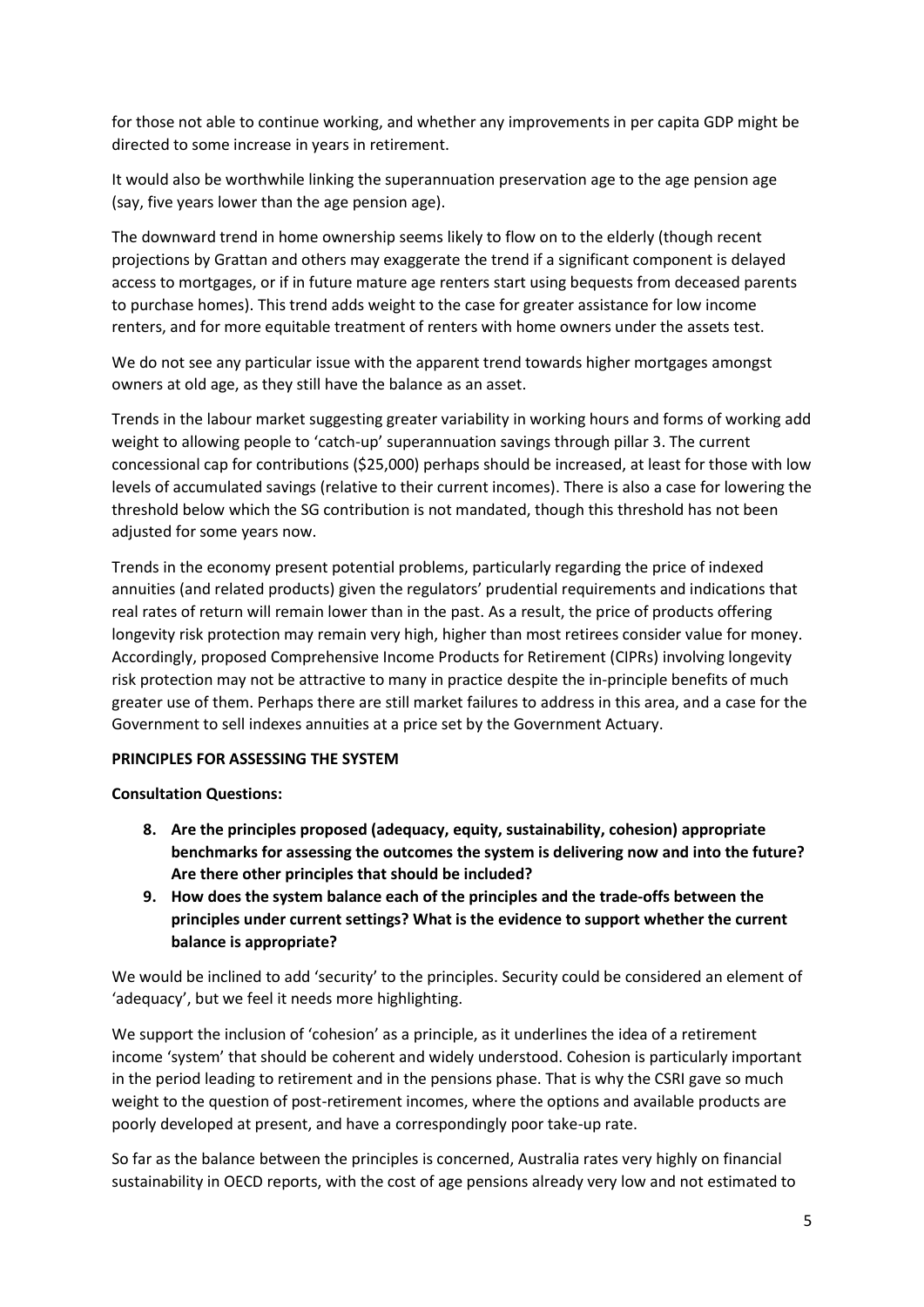increase relative to GDP whereas the costs in other OECD countries are expected to increase sharply from higher bases over the next 40 years.

We believe Australia also performs well against the equity principle, other than in respect of low income renters and people unable to work to age pension age and who rely on Newstart. We do not believe sustainability would be placed in any jeopardy if these concerns were properly addressed. As discussed further below, we do not believe there is any major concern regarding the equity of current superannuation tax arrangements, and we believe the costs to revenue involved are sustainable.

The biggest single challenge in our view concerns 'cohesion', particularly in the pensions phase. This requires the system to present itself in terms of the *secure* retirement income streams it delivers from each of the three pillars and in aggregate.

# **ADEQUACY**

**Consultation Questions:**

- **10. What should the Panel consider when assessing the adequacy of the retirement income system?**
- **11. What measures should the Panel use to assess whether the system allows Australians to achieve an adequate retirement income? Should the system be measured against whether it delivers a minimum income in retirement; reflects a proportion of preretirement income (and, if so, what period of pre-retirement income); or matches a certain level of expenses?**
- **12. What evidence is available to assess whether retirees have an adequate level of income?**

Unlike the CSRI's approach, the Review's Consultation Paper does not have a separate section devoted to 'post-retirement incomes'. Yet this is a critical component of 'adequacy': the way in which accumulated savings are consumed in practice. The fact is that they are not currently translated into secure lifetime income streams, even when in theory they might be 'adequate' for this purpose.

Work done over the last two years within Government on CIPRs is aimed to guide retirees towards turning their accumulated superannuation savings into income streams suited to their circumstances and helping them to optimise their consumption over their retirement years. In most cases, a CIPR would include a form of longevity insurance via an annuity; for some who remain reliant primarily on the age pension, an allocated pension for a set number of years may be appropriate as the age pension provides sufficient protection against longevity risk. As yet, however, CIPRs are not widely offered or used. Too many retirees are either insufficiently protected against longevity risk or, as the Financial Services Inquiry found, inefficiently self-insure and leave more of their savings in their estates than planned.

We strongly recommend the Review investigate why the take-up of annuities remains so low, and what actions might lead to the optimal use of accumulated savings for the purpose of ensuring adequate and secure lifetime incomes.

Turning now to the Review's Consultation Questions, the CSRI considered adequacy against two implied objectives: poverty alleviation and income maintenance.

In terms of poverty alleviation, the CSRI relied heavily on the Harmer Report and work by Peter Whiteford. These suggest that the basic rates of age pension are sufficient for protection from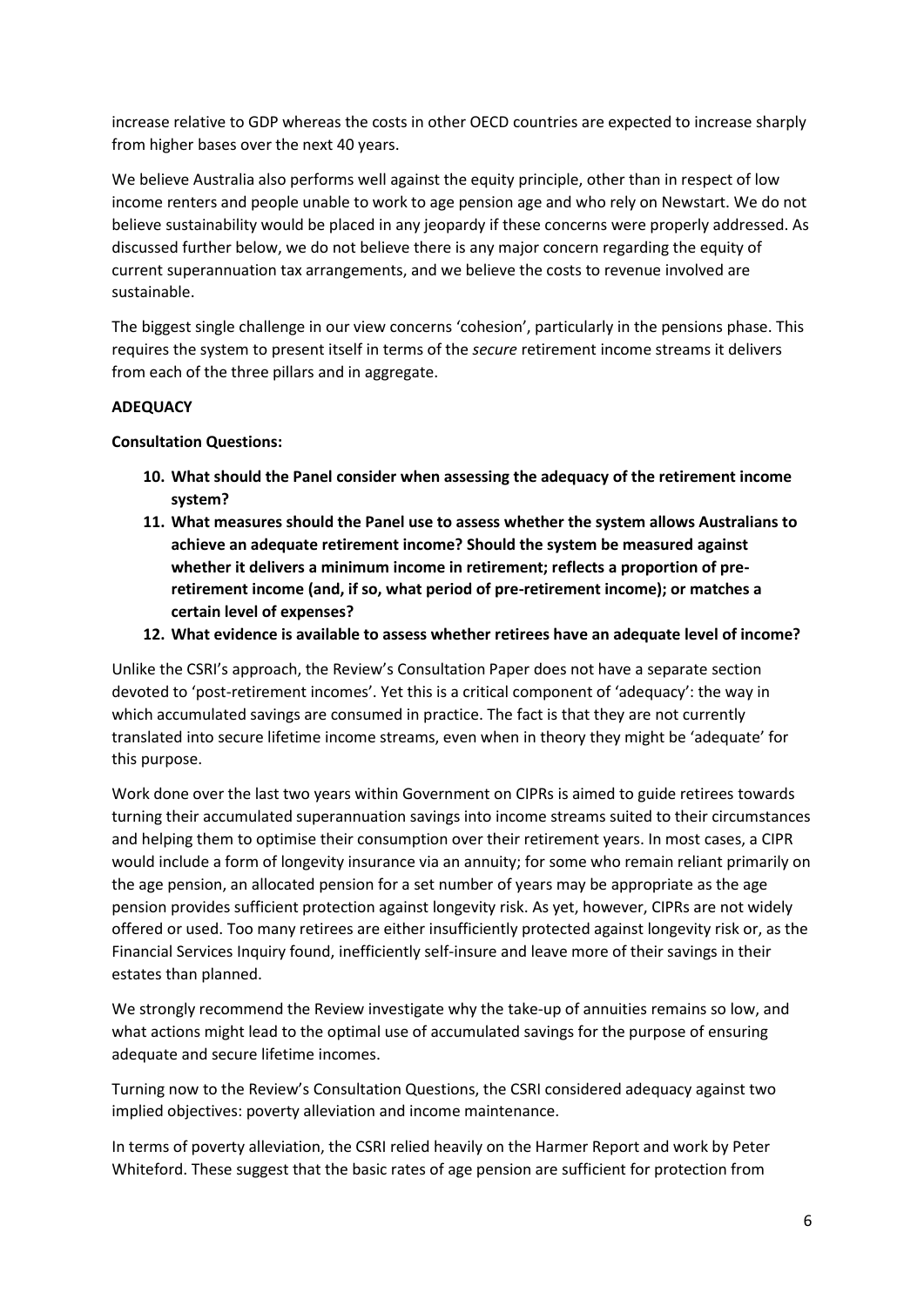poverty for those who own their own homes, but that rent assistance is insufficient for those in private rental accommodation. This conclusion is supported by more recent research by the Grattan Institute and CEPAR.

In Whiteford's view, the OECD overstates the level of poverty amongst the aged in Australia because of some technical measurement issues. Indexation of age pensions by wage movements is supported as this appropriately ties the definition of 'poverty' to prevailing community standards. Newstart, however, is now much lower than the age pension and is not indexed to wages, despite the recommendations a decade ago by the Henry Tax Review. It is well below any reasonable standard of poverty though relied upon particularly by people unable to find employment ahead of the age pension age.

Defining adequacy for the purposes of income maintenance is complex. First, there is debate about the denominator – the pre-retirement income base. Grattan uses the income in the years just before age pension age, but this understates the incomes many had achieved as it does not take into account declining rates of employment and hours of work in those last few years before full retirement. Gallagher uses a working life measure, adjusting for movements in real wages over the working life, and using various cameos of working life experiences. It is possible this too understates the living standard reached at the point a couple (or individual) no longer had any dependents and worked full-time. Arguably, the denominator that would best reflect the living standards people would like to maintain is the peak income (of a couple or single) when there are no dependants. Measuring this, however, is a challenge.

Second there is debate about the numerator – the measure of income post-retirement. Grattan assumes that this does not need to increase in real terms over the retirement years, even reducing superannuation by any real increases in age pension eligibility. This is based on evidence of expenditure patterns over retirement, including evidence of some net saving. Gallagher adjusts all retirement incomes by a wages index. Most defined benefit schemes have CPI-indexed pensions, many also providing additional (employee-funded) lump sums that can be used for extra expenditures in the early years of retirement.

The CSRI generally worked on the basis of translating pillar 2 and 3 superannuation savings into CPIindexed annuities, and retaining wage-indexed pillar 1 age pensions ie more generous than Grattan but less so than Gallagher. Neither Grattan nor Gallagher directly use annuities, but instead used expected lifetimes after age pension age. This is likely to understate the cost of protection against longevity risk, particularly under the Grattan modelling which assumes increasing reliance on the age pension.

Third, there is the benchmark ratio between the denominator and numerator. This should take account of generally lower costs (e.g. mortgage repayments, costs of working) and lower tax. A net income replacement rate of 70% is commonly used (e.g. by the OECD), at least for those around median to average earnings. Arguably the ratio should be lower at higher incomes.

It is also important to take into account wide variations in both pre-retirement and post-retirement experiences and preferences. The CSRI used cameos based on Peter MacDonald's research of common lifetime experiences. Importantly, about 70% of people at age pension age have partners with whom they can be expected to share incomes, assets and expenditures (some literature suggests women have less control over the decisions made, but there is limited evidence of failure to share).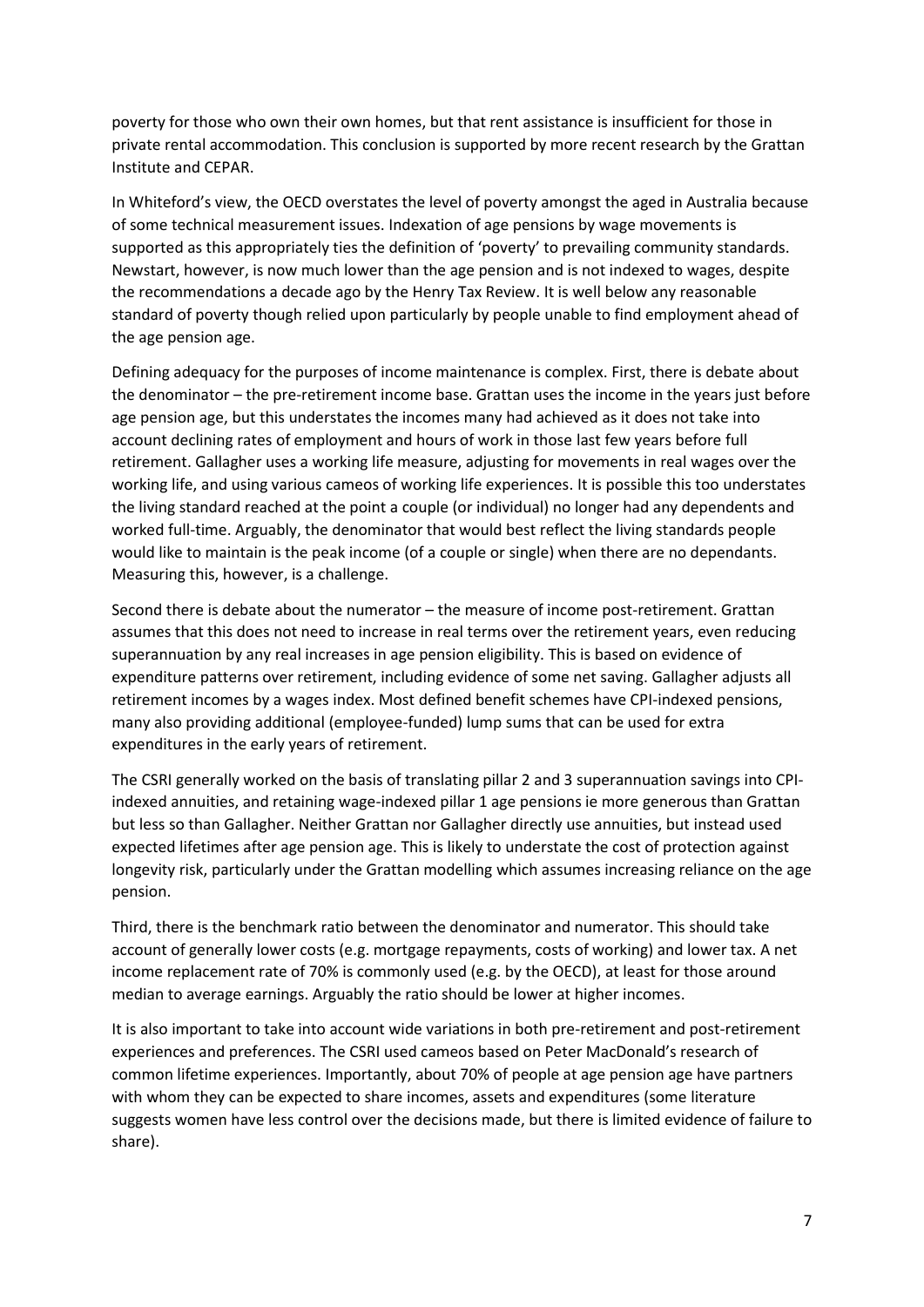On the basis of the Gallagher modelling using a series of cameos of working lives, family arrangements and different incomes, the CSRI considered that increasing the SG to 12%, as currently legislated, will deliver slightly below the 70% benchmark for those on median earnings, and was appropriate (the Henry Tax Review used this 70% benchmark for incomes up to between the median and the mean).

We recommend, however, that the Review conduct its own examination, drawing on actuarial advice and using a range of typical cameos of working lives and family circumstances, together with carefully considered, explicit assumptions about the benchmark pre-retirement income in each case and the appropriate post-retirement consumption of accumulated savings. We suggest the Review apply a 70% net income replacement rate at retirement for those on around median earnings or slightly above, to assess the optimal SG rate.

If, as the CSRI assessed, the appropriate rate is more than the current 9.5%, care will be needed to phase in the increase to ensure it is appropriately financed with minimal adverse impact on the economy, the budget and the real disposable incomes of employees (noting the phasing in arrangements in the current legislation, and the delay enacted a few years ago). Bearing in mind that this adequacy benchmark concerns those who own their own homes, there is a strong case for giving higher priority to those who do not own their own home by increasing rental assistance before increasing the SG.

Because some age pension would be payable to those on median earnings, it is likely that those on higher incomes should look to contribute more than the SG to achieve an adequate retirement income, even if the adequacy benchmark was below 70% for those on or above average earnings. It would be helpful again, if the Review explored via actuarial advice and a range of cameos the level of voluntary savings beyond the SG that those on average earnings and above should be encouraged to make. Given that superannuation income in retirement is not taxable, and the appropriate benchmark for the net income replacement rate is probably under 70%, it may be that the appropriate total contribution rate is not all that much higher than 12%. Actuarial advice we received in January 2020 from Mercers was that, on average, someone working full-time for 40 years to age pension age (67 years) with a steady income relative to AWE would achieve a CPI-indexed income with a 60% gross income replacement rate (not including any age pension) with contributions of 15.9% (16.3% with a surviving spouse pension); the net income replacement rate at average income or above would however be more than 70%. This suggests that 12% contributions by such a person would achieve a gross replacement rate of 45% (slightly less with a surviving spouse pension) or a net replacement rate of around 60% at average earnings. However, it is likely that higher income earners experience higher than average life expectancy (as is the case of public servants), that most will have careers where final income will be higher relative to AWE than their early career incomes, few will have 40 years uninterrupted earnings, and many will wish to draw on some of their savings before reaching age pension age. More common cameos might provide better guidance for those on or above average earnings as to the most appropriate level of superannuation contributions.

#### **EQUITY**

#### **Consultation Questions:**

**13. What should the panel consider when assessing the equity of the retirement income system?**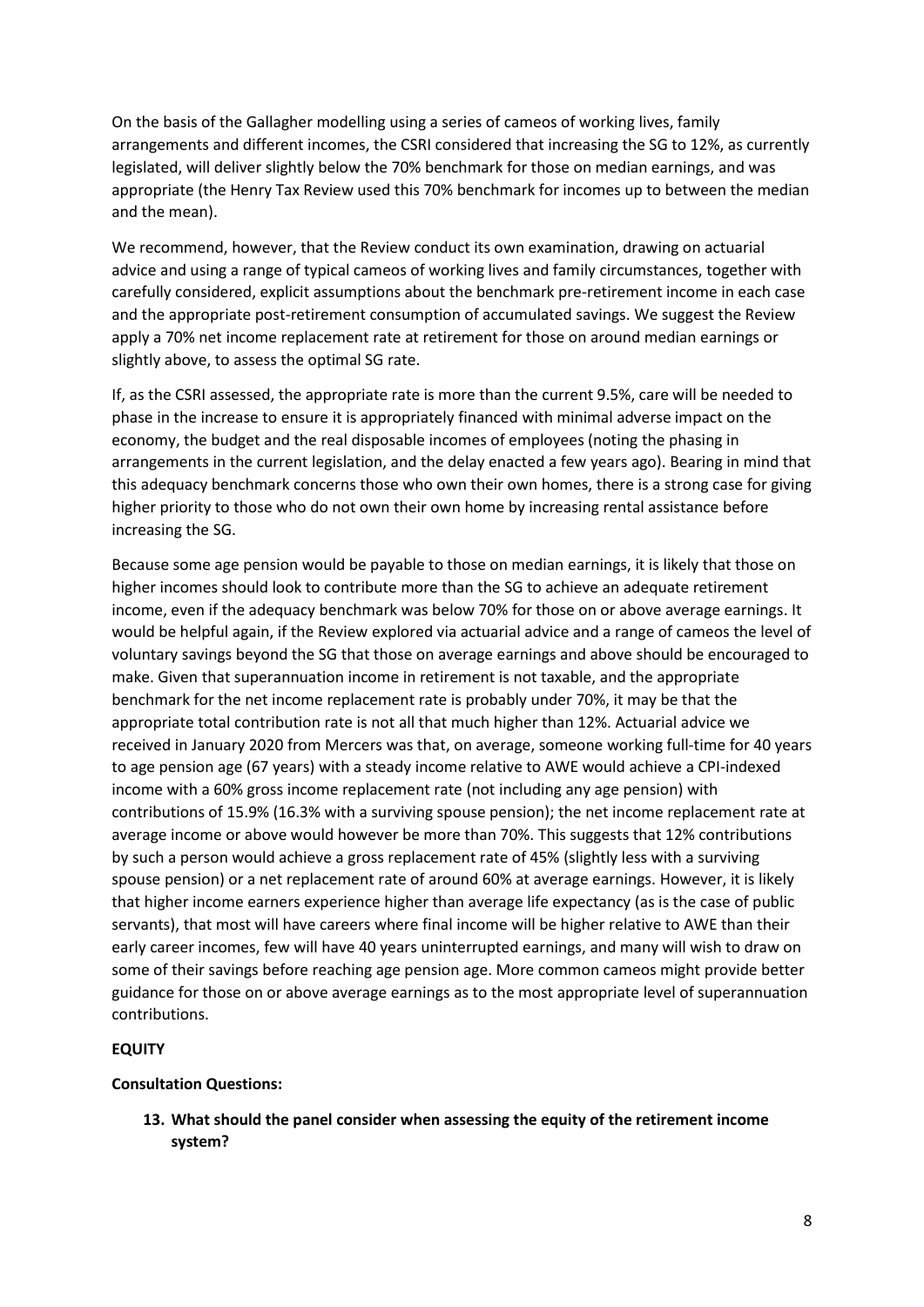- **14. What factors and information should the Panel consider when examining whether the system is delivering fair outcomes in retirement? What evidence is available to assess whether current settings support fair outcomes for individuals with different characteristics or in different circumstances?**
- **15. Is there evidence the system encourages and supports older Australians who wish to remain in the workforce past retirement age?**
- **16. To what extent does the system compensate for or exacerbate inequities experienced during working life?**
- **17. What are the implications of a maturing SG system for those who are not covered by compulsory superannuation?**

There are several dimensions of 'equity' to consider. Australia's reliance on DC superannuation means it achieves inter-generational equity far better than most other countries. The general revenue financed aged pension presents little risk to inter-generational equity, and we have a good record in addressing the risk we have by adjusting the age pension age (and removing wifes pensions, Class B widows pensions etc.). As mentioned above, we suggest further regular reviews of age pension age when IGRs are published.

The age pension ensures generally good protection against poverty, and concentrates assistance on those most in need. It delivers equitable outcomes in terms of direct and immediate support, and is financed through general revenue that includes progressive income tax.

As mentioned on page 17, 'Ideally, the retirement income system should support individuals to save enough to allow consumption smoothing over their lifetime without deferring too much consumption to their retirement at the expense of living standards during working life'. This 'lifetime equity' is assisted by Government support for individuals during their working lives when they face particular pressures, such as through family benefits and childcare assistance, and welfare support. In light of such direct support, we would be reluctant to suggest special relief from the SG in such circumstances, suggesting instead that keeping the SG at a reasonably modest level and applying it throughout individuals' working lives to achieve adequate retirement incomes at and below median earnings is the appropriate policy, providing reasonable equity over lifetimes. We note that the Henry Tax Review suggested the benchmark for the SG should be to achieve an adequate retirement income for those with employment incomes a little above the median.

We do not believe the means test has a major impact on workforce participation. The Harmer Report noted that measures to encourage greater participation by relaxing the test had not proved effective. Other evidence including by the Productivity Commission reviewed by Michael Keating in 2016 for the CSRI similarly suggested the means test had little impact, with people deciding when to cease full-time work and when to apply for the pension for reasons other than the impact of the means test.

We are concerned, however, about the likely impact of the assets test as amended in 2017. The increased taper (above the increased thresholds) means that, over a wide range of assessable assets, a pensioner may have a lower retirement income despite a higher level of assets. There is a strong incentive to direct savings into non-assessable assets such as the home, and it is not at all clear what professional (and ethical) financial advice would be given to someone approaching retirement or at retirement to maximise retirement income and living standards. Perhaps the assets test will encourage some to defer applying for the pension until their assessable assets reach the assets test threshold, then apply for the maximum rate, but this would not be consistent with optimal spreading of lifetime incomes, and it would increase reliance on the pension at older ages.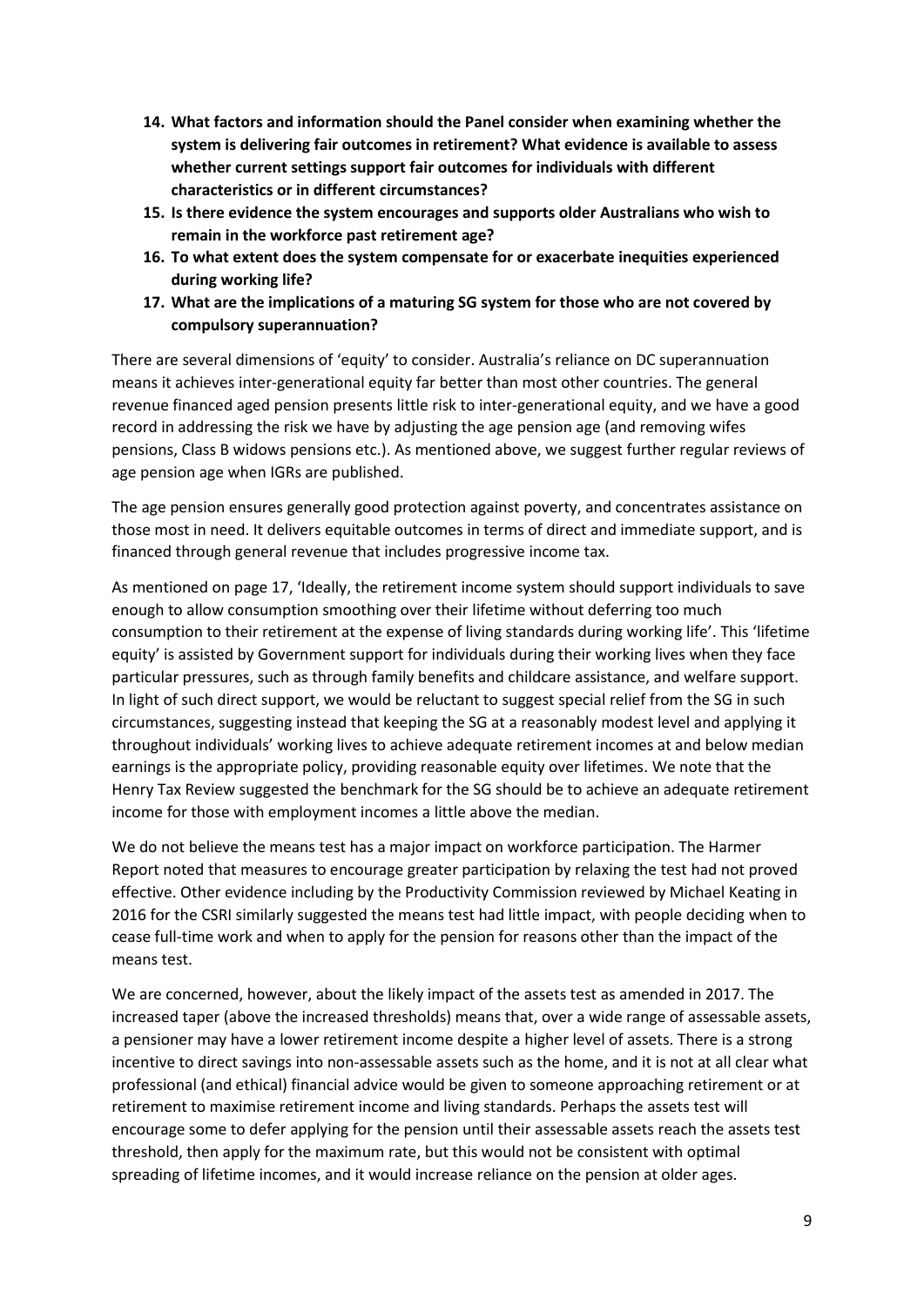Andrew Podger and David Knox have been exploring how a merged means test might be designed today, drawing on the principles behind such a test in the 1960s, and encouraging the presentation of pillar 2 and 3 assets as retirement income streams, consistent with the way the age pension itself is presented. In a presentation to the CEPAR annual conference in December 2019 they firmly argue for some relaxation of the assets test taper (their initial work suggests an effective taper of around 3% - applying the income test 50% taper to the indexed annuity value of assessable assets of around 6% at age 67 - but they would not oppose a taper of 4% to encourage actual purchase of annuities). They also canvass options for the threshold that might treat home-owners and renters equitably, and the option of including home assets above a high threshold.

We strongly question the way the Consultation Paper presents the incidence of superannuation tax concessions (Figure 4). This is based upon a benchmark TEE taxation regime for savings. That may be appropriate for most savings, but if the purpose of superannuation is to spread lifetime earnings, then lifetime earnings represents the appropriate base for applying the (progressive) income tax. That implies the benchmark should be EET. A parallel may be the accepted arrangements allowing farmers to spread incomes over good and bad years: compared to the usual annual tax regime, those arrangements not only reduce tax liability but reduce it most for those experiencing the highest incomes in good years. But the system is fair, involves no real concession or tax expenditure let alone one that should be seen to favour the rich. In the case of superannuation, with compulsory vesting and some mandated savings, the case for an EET regime is particularly strong given the period over which the savings are held. It is also the only way to tax DB schemes and, accordingly, is the orthodox approach internationally.

Work commissioned by the CSRI from Phil Gallagher revealed that the current ttE regime (following the tightening in 2016) has a very similar impact on after tax retirement incomes to that of the ideal EET regime at most income levels and for most of the cameos studied. Accordingly, using an EET benchmark, not only would the tax expenditures shown in Figure 4 disappear, but also the apparent regressive impact. Indeed, together with the means-tested age pension, the overall retirement income system would be revealed as quite progressive and equitable.

One issue that is frequently raised, however, is whether the system is fair in its treatment of men and women. This issue was raised in CSRI discussions but no firm conclusion was reached. There continues to be a sharp difference between the accumulated superannuation savings of men and women at the same age, but the data presented (including by Treasury) does not take into account the legal entitlement of married people to a half share of their partners' savings, nor for those who have divorced or separated in the past, any share of their ex-partners' savings they may have received (in the past, it was common for the woman to receive the home assets while the man retained the superannuation, but we understand the law now requires the superannuation to be shared, so that commonly the home assets are also shared). These factors are highly significant given that at age pension age 70% of people have partners and, of the rest, a significant number previously had partners. Equally important in considering this issue is the cause of the different levels of accumulated savings, and how that might best be addressed. In large part the cause is the difference in employment and earnings over the working lives of men and women. Policies which facilitate greater opportunities for women to gain employment and experience equal opportunities for career progression etc. should therefore be the primary focus for addressing the unequal superannuation savings amongst men and women. Nonetheless, as women continue to play the dominant role in care of the elderly as well as of children and in other valuable voluntary work that limit their earnings from employment before age pension age, there is a case for recognising this through government contributions towards superannuation during these periods, as well as for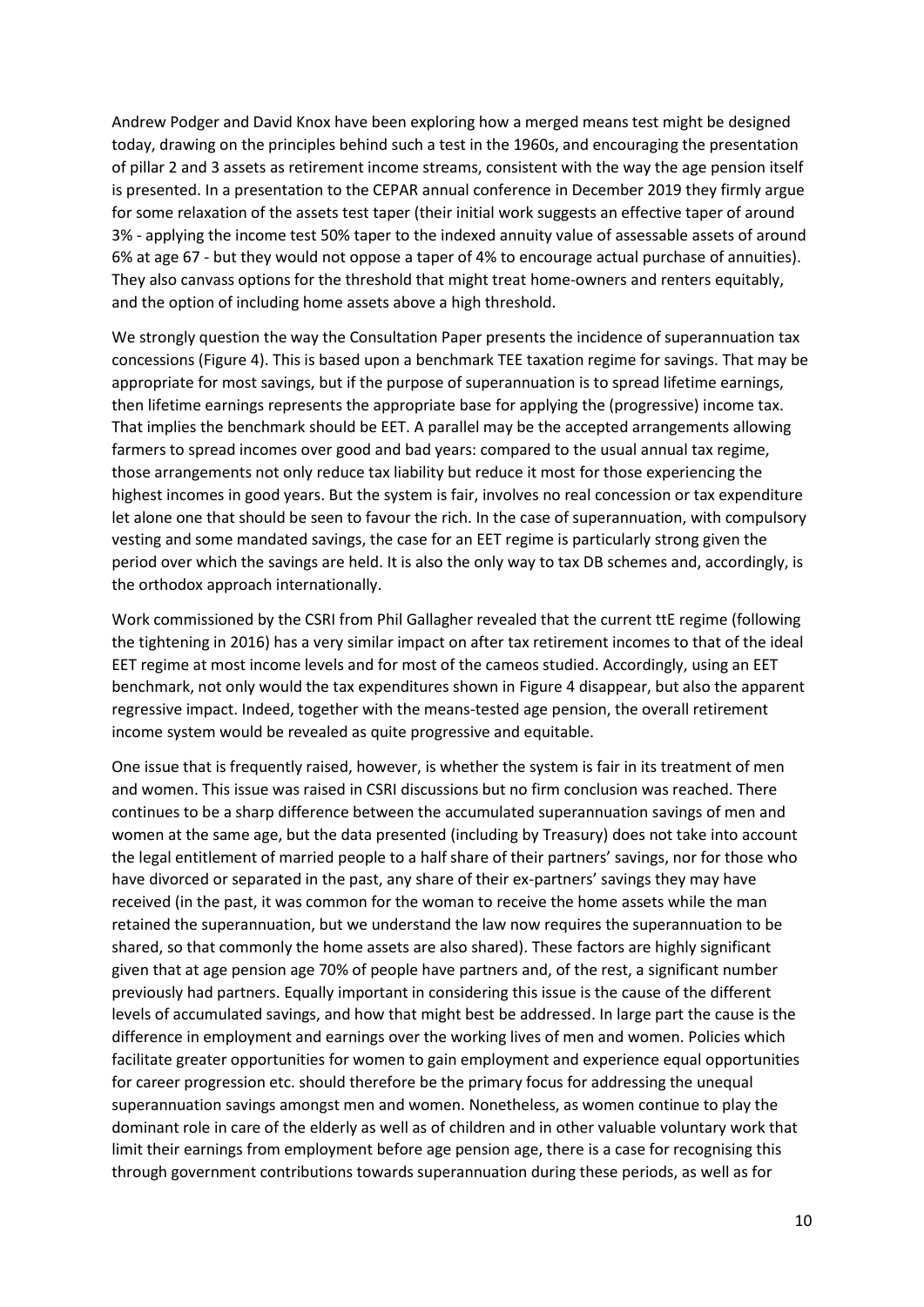widening the SG coverage and allowing more 'catch-up' after breaks in employment. It is also important to recognise the role of the age pension in protecting women, particularly from longevity risk, and the increasing importance of Newstart for women approaching age pension age (including for those undertaking approved voluntary work) – this is another reason for addressing the inadequacy of Newstart as mentioned above.

#### **SUSTAINABILITY**

### **Consultation Questions:**

- **18. What should the Panel consider when assessing the sustainability of the retirement income system?**
- **19. What factors should be considered in assessing how the current settings affect its fiscal sustainability? Which elements of the system have the greatest impact on its long-term sustainability?**
- **20. How can the overall level of public confidence be assessed? What evidence is available to demonstrate the level of confidence in the system?**

The main aspect of sustainability considered by the CSRI was financial sustainability in terms of budgetary costs. Other aspects include that the system does not impose excessive burdens on people in the accumulation phase, that it is widely understood and supported (including that it is not overly complex), that it is stable and not subject to constant policy change (so people can reasonably plan for their retirement) and that it is secure and effectively and efficiently manages risks. Many of these latter aspects are discussed under 'Cohesion' below.

So far as fiscal sustainability is concerned, the Australian age pension is remarkably sustainable: the cost in 2015 was 4.3% of GDP, less than in almost any other advanced OECD country and not much more than half the OECD average of 8%. The Parliamentary Budget Office projects no increase in the cost relative to GDP over the next ten years (*2019-20 Medium-Term Fiscal Projections,* Report 03/2019), and the Review itself shows that the cost is not projected to increase significantly as a proportion of GDP in the decades beyond (the Paper's Figure 5 refers). The changes recommended above to increase rental assistance and to ease the assets test would not impose a large new burden. Other costs of our ageing population such as health and aged care present far greater challenges. Increasing contributions and earnings do involve some cost to the budget notwithstanding the strong case for the current tax treatment involved as discussed above: moving from income taxed on a TEE basis, or savings taxed on a TTE basis, to savings taxed on a ttE basis (that is similar to an EET basis), has immediate revenue implications. But we are not convinced by any means that this represents an excessive cost now or into the future: rather, it is the inevitable consequence of a system that facilitates the spreading of lifetime earnings in an inter-generationally equitable fashion.

The Paper states that the system needs to be able to accommodate demographic and economic trends without requiring a significant increase in government support. Equally, it must do so in ways that are widely understood and that do not unduly disrupt people's savings and retirement plans. Measures to address demographic and home ownership trends are discussed above. Should investment returns continue at lower levels than in the past, it may be that, eventually, the SG should increase beyond what may seem appropriate right now. Of more immediate concern is the impact of low returns on low risk investments which retirees typically should rely upon. This, together with prudential requirements, is raising the price of annuities significantly (now well over 20 times the indexed annuity), and encouraging retirees to keep more of their savings in higher risk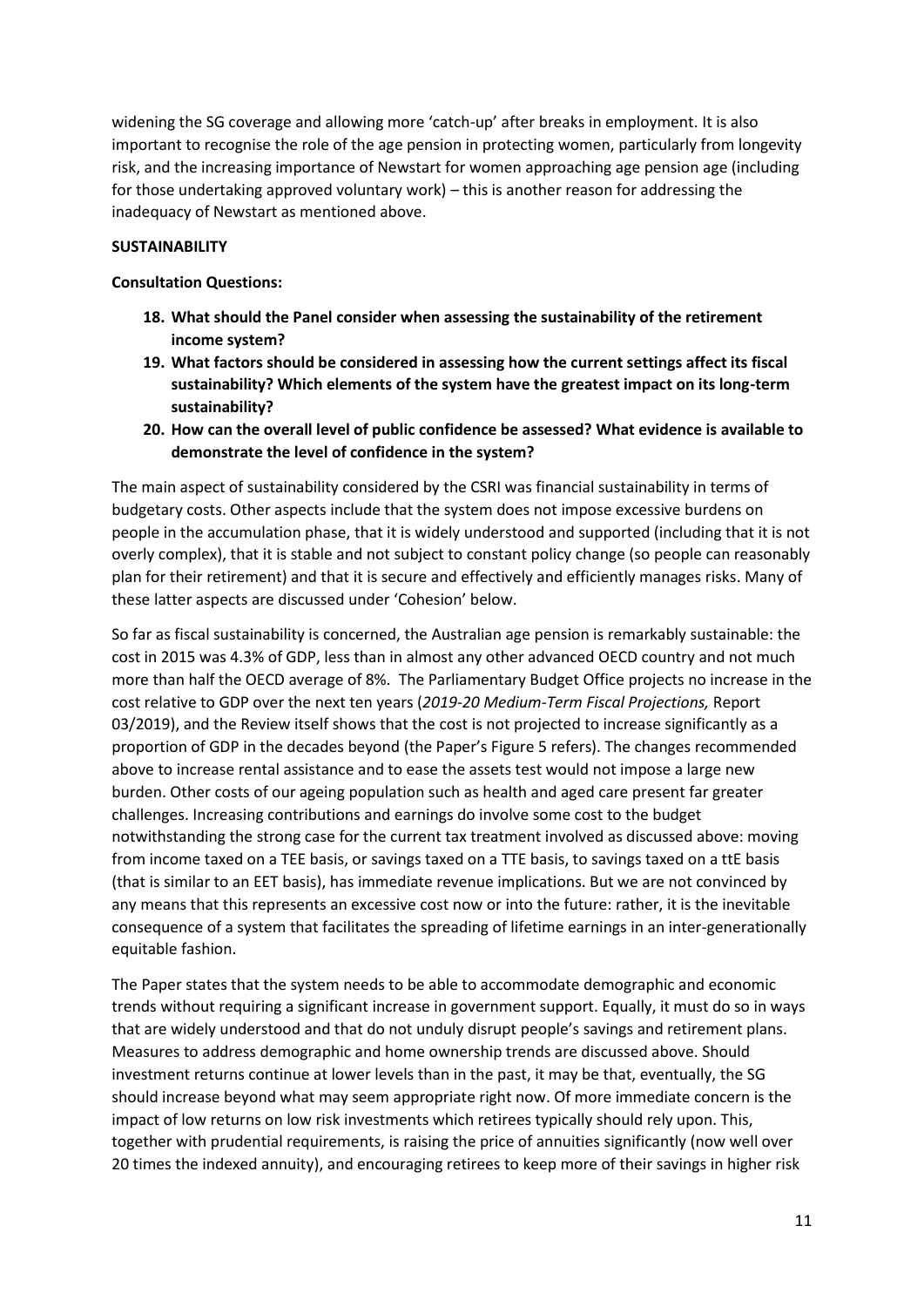products and not to address longevity risk properly. It may also exacerbate the problem identified by the FSI of holding onto savings to manage longevity risk, leading to bequests greater than planned and undermining the basic objective of the system.

This last problem (regardless of prevailing investment returns) is best addressed through wider offering of CIPRs including much greater emphasis on annuities in the pensions phase. As mentioned above, we suggest the Review explore the reasons behind the low levels of translation of accumulated savings into annuities or other longevity insurance products. There is also a strong case for some tax penalty on funds in superannuation accounts at death or death of the surviving partner.

# **COHESION**

# **Consultation Questions:**

- **21. What should the Panel consider in assessing whether the system is cohesive?**
- **22. Does the system effectively incentivise savings decisions by individuals and households across their lifetimes?**
- **23. What evidence is available to show how interactions between the pillars are influencing behaviour?**
- **24. What is the evidence that the outcomes the system delivers and its interactions with other areas are well understood?**
- **25. What evidence is there that Australians are able to achieve their desired retirement income outcomes without seeking formal financial advice?**
- **26. Is there sufficient integration between the age pension and superannuation?**

The CSRI considered the biggest challenge for the Australian system was translating the growing superannuation balances into appropriate retirement income products that could be integrated with the age pension. This is the central 'cohesion' issue.

It is of course the pension means test which makes cohesion difficult. A universal pension would allow people to plan their savings for retirement simply as a supplement to the age pension. The means test reduces the pension as savings or other income increases, the formula based on joint not individual savings and income, and with complex rules in separate income and assets tests; those rules are also subject to frequent change. It is very hard therefore for people to be confident about their likely age pension entitlement and hence their overall retirement income. With 60% or more of those of age pension likely to retain some age pension eligibility, this is a huge obstacle to cohesion.

We recognise the benefits of the means test in limiting costs while protecting people from poverty. We also note that there is little evidence to support the idea that the income test adversely affects work behaviour (the evidence seems to point to people deferring retirement and then applying for the pension, rather than working reduced hours and supplementing the pension – changing the taper had no discernible impact). But, as discussed above, we are concerned about the assets test, not only in terms of savings behaviour impact but also in terms of 'justice' where extra mandated or voluntary savings may reduce a person's retirement income. We believe a merged means test could be designed to avoid these concerns and to simplify the rules, facilitating greater cohesion.

As mentioned, cohesion would be improved if all three pillars were regularly presented in terms of the indexed annuities they could generate. Mandating funds to offer CIPRs would also assist, ensuring retirees receive guidance about the products they should explore, reducing the need for detailed professional financial advice, and encouraging some rationalisation of funds involved in the pensions phase (and promoting more pooling). It is important, given the scale of funds involved, that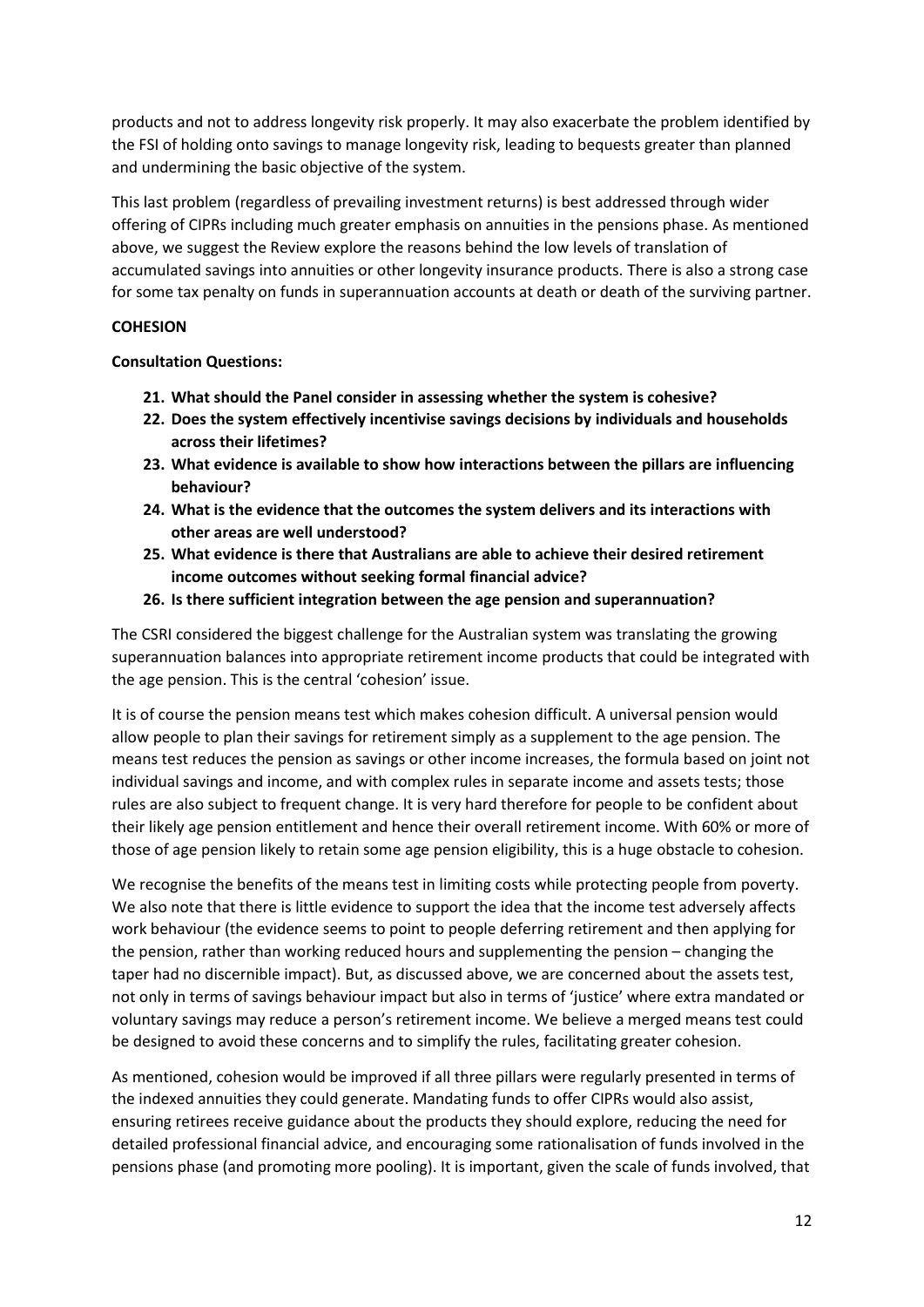from about age 50 people are able to review their likely retirement incomes from pillars 2 and 3, and to use modelling tools to assess likely eligibility for pension. This would assist planning in the period ahead of retirement, including about whether additional pillar 3 savings would be appropriate and about the appropriate balance between superannuation and home savings.

More work is needed to achieve greater cohesion between the retirement income system and health and aged care. Critical to this is the treatment of home assets in the age pension and aged care means tests. The CSRI concluded that the value of the home should be included in the means test, but with a high threshold; a firmer requirement should apply that home assets be used to purchase accommodation in case of the need for residential aged care. Ideally, such moves should be accompanied by products that allow the release of home equity into income streams.

As the Paper mentions, research shows most Australians do not actively engage with their superannuation or in long-term retirement planning. Some funds have also reported that most of their members do not want to engage in any detailed way and much prefer to be guided in the decisions they must make. In our view, this suggests strongly the benefits of:

- Mandating minimum contributions (pending clear evidence that a lower SG would deliver adequate retirement incomes for those on incomes up to a little over the median, we continue to support an eventual increase to 12%);
- Rationalisation of default arrangements along the lines recommended by the Productivity Commission;
- Mandating funds to offer CIPRs suited to broad categories of retirees, aimed to include appropriate management of longevity risk.

Indeed, there is also a case for the Government to sell indexed annuities (at a price determined by the Government Actuary).

# **CONCLUSION**

The key challenge for the Australian retirement income system is how to take full advantage of its primarily Defined Contribution basis (including inter-generational equity and financial sustainability) while also achieving an outcome broadly similar to that of Defined Benefit social security systems overseas (including adequacy, security and cohesion).

**15 January 2020**

**Canberra**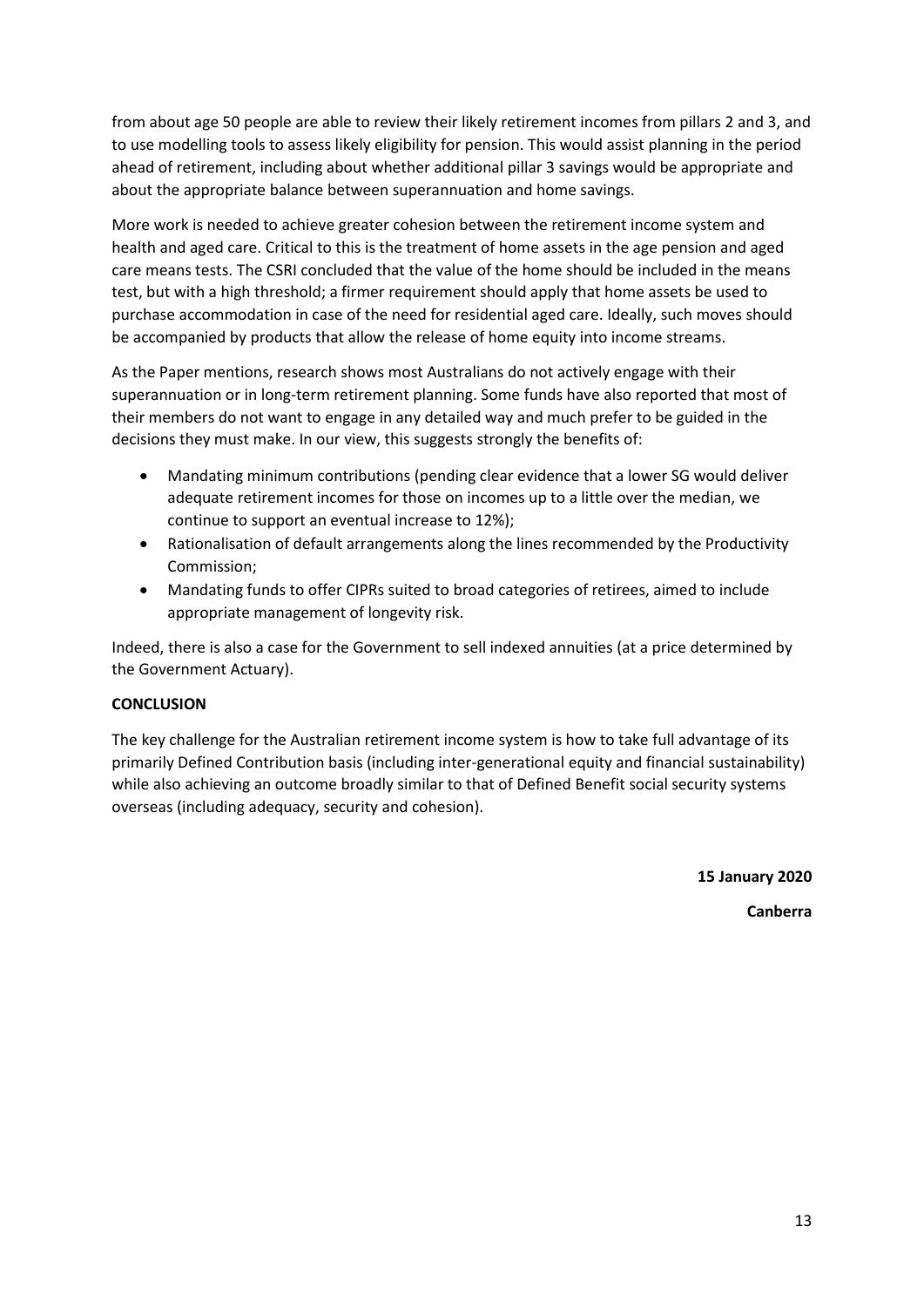# **ATTACHMENT A**

# **CSRI PAPERS**

#### **General Papers**

CSRI, 2016. 'Clarifying the Purpose of the Retirement Income System: CSRI Discussion Paper', March 2016.

CSRI, 2016. 'A Holistic Review of the Retirement Income System - Overview and Summary of Recommendations; Consultation Draft', October 2016.

Podger, Andrew, 2016. 'Building a Coherent Reform Package for Retirement Incomes Policy: Background Paper for CSRI Roundtables', February 2016.

#### **Adequacy Papers**

Austen, Siobhan, 2016. 'Gender Aspects of Retirement Income and Savings Policies', April 2016.

CSRI, 2016. 'Adequacy Position Paper', October 2016.

Chomik, Rafal and John Piggott, 2016. 'Retirement Income Adequacy: Concepts and Measurement', CEPAR Working Paper 2016/02, April 2016.

Daley, John, and Brendan Coates and Hugh Parsonage, 2016. 'How households save for retirement', Grattan Institute, October 2016.

Gallagher, Phillip, 2016. 'Modelling Adequacy for the Broad Retiree Population', April 2016.

Gallagher, Phillip, 2016. 'Adequacy Cameos: Comparison of October Base and April Base', October 2016.

McDonald, Peter, 2016. 'Retirement Income Models', April 2016.

Saunders, Peter and Melissa Way, 2016. 'Pension Adequacy and the Pension Review', *Economic and Labour Relations Review,* 22:3, pp7-26.

Smith, Warwick and David Hetherington, 2016. 'The adequacy of the Age Pension in Australia: an assessment of pensioner living standards'. Prepared for CSRI by Per Capita, The Benevolent Society and The Longevity Innovation Hub. September 2016.

Whiteford, Peter, 2016. 'Adequacy of the retirement income system in assisting those unable to provide for themselves', April 2016.

Yates, Judith and Rachel Ong and Bruce Bradbury, 2016. 'Housing as the fourth pillar of Australia's retirement income system', March 2016.

# **Sustainability and Incentives for Self-provision Papers**

Actuaries Institute, 2016. 'Unlocking housing wealth: options to meet retirement needs', Green Paper, March 2016.

Chomik, Rafal and John Piggott, 2016. 'A note on the treatment of assets in the Australian Age Pension Means Test', CEPAR Working Paper 2016/01, February 2016.

CSRI, 2016. Position Paper on Sustainability and Self-provision', September 2016.